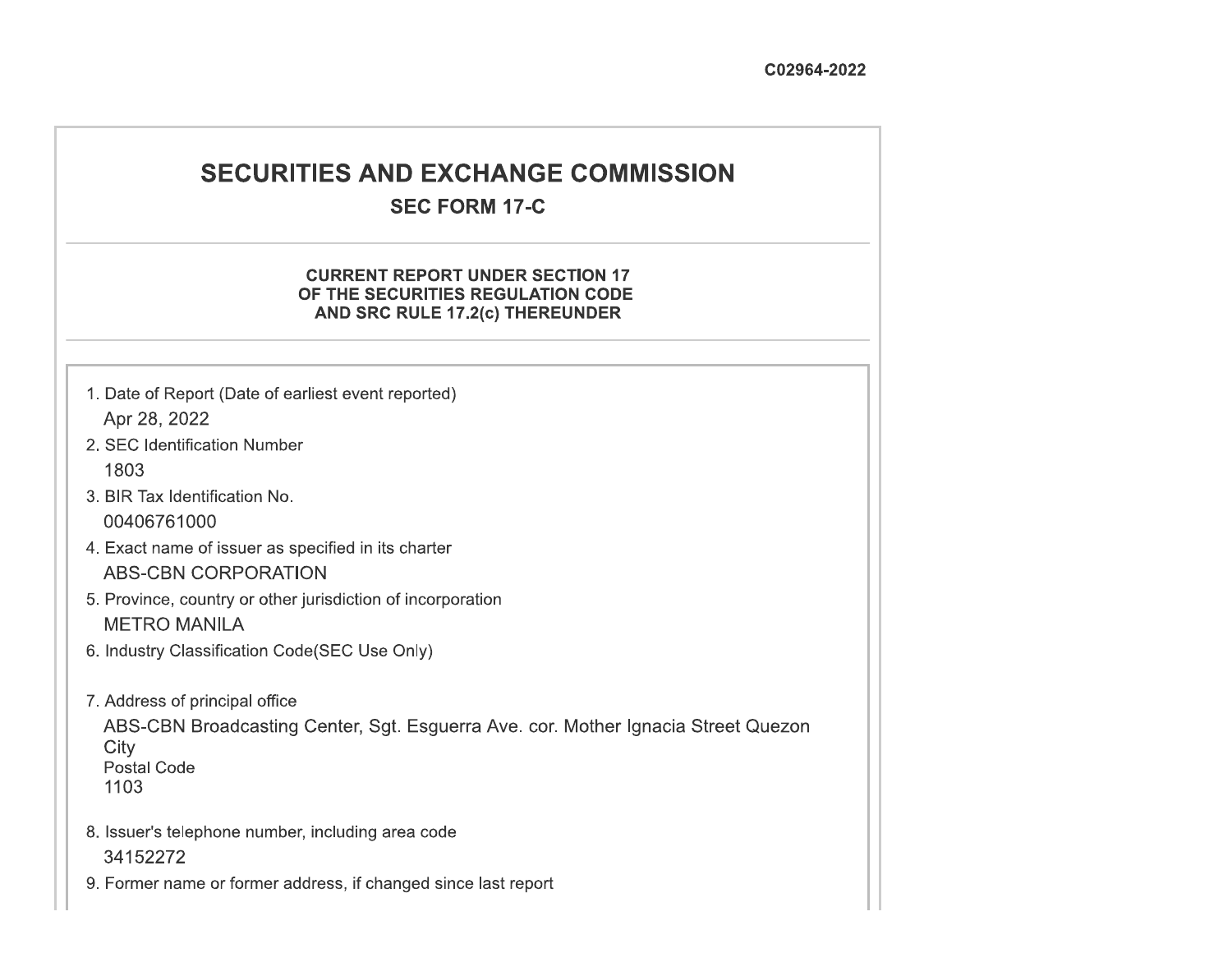## Not Applicable

10. Securities registered pursuant to Sections 8 and 12 of the SRC or Sections 4 and 8 of the RSA

| Title of Each Class | Number of Shares of Common Stock Outstanding and Amount of Debt Outstanding |
|---------------------|-----------------------------------------------------------------------------|
| Common Shares       | 902,958,848                                                                 |

11. Indicate the item numbers reported herein

Item<sub>9</sub>

The Exchange does not warrant and holds no responsibility for the veracity of the facts and representations contained in all corporate disclosures, including financial reports. All data contained herein are prepared and submitted by the disclosing party to the Exchange, and are disseminated solely for purposes of information. Any questions on the data contained herein should be addressed directly to the Corporate Information Officer of the disclosing party.



PSE Disclosure Form 4-8 - Change in Directors and/or Officers (Resignation/Removal or Appointment/Election) References: SRC Rule 17 (SEC Form 17-C) and **Section 4.4 of the Revised Disclosure Rules** 

**Subject of the Disclosure** 

Early Retirement of Olivia M. Lamasan as Managing Director, ABS-CBN Film Productions, Inc. Appointment of Mr. Kriz Anthony G. Gazmen as Head, ABS-CBN Films.

**Background/Description of the Disclosure**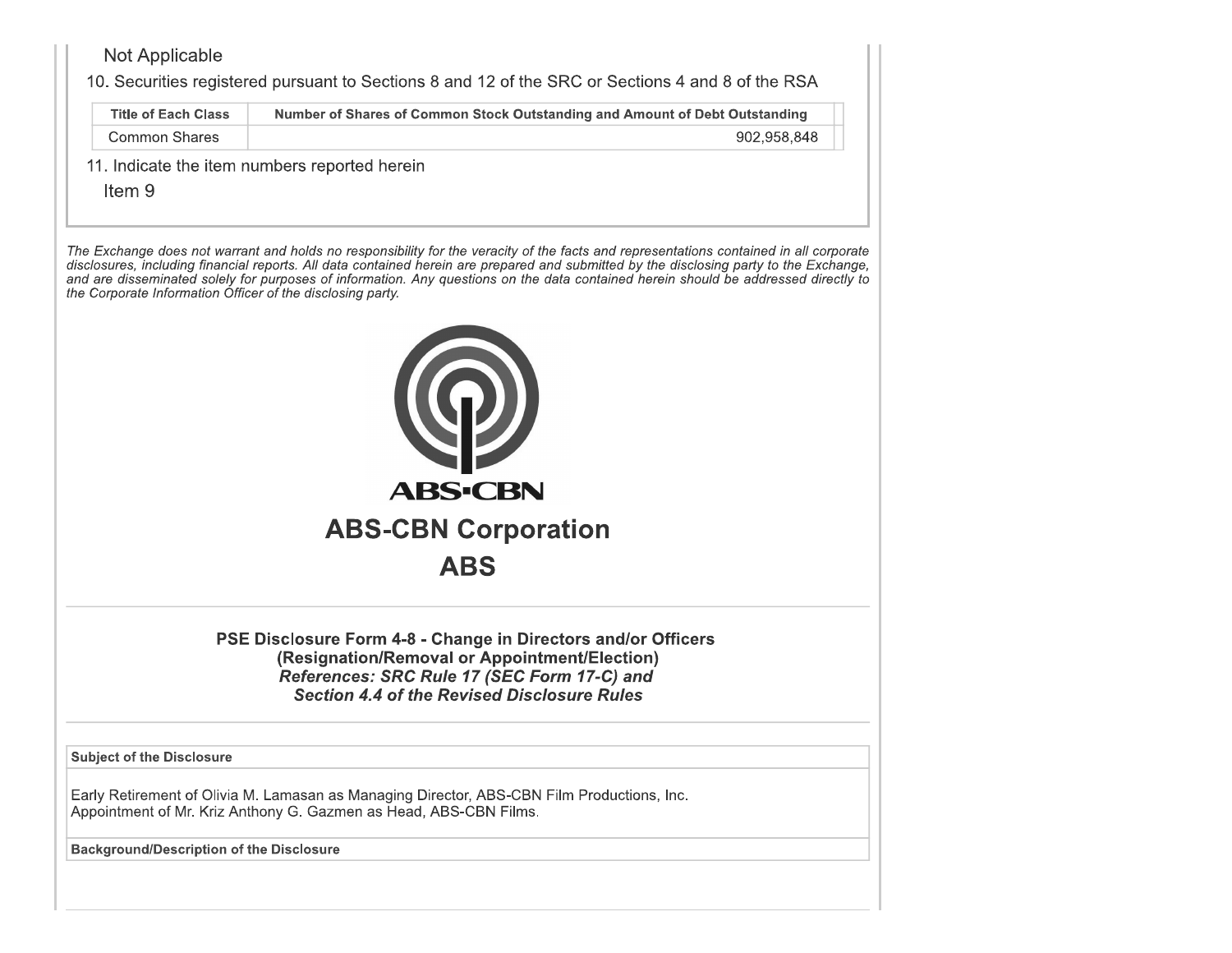Please be informed of the early retirement of Ms. Olivia M. Lamasan as Managing Director of ABS-CBN Film Productions, Inc., effective April 30, 2022. During the regular board meeting of the Board of Directors on April 28, 2022, the Board has appointed Mr. Kriz Anthony

G. Gazmen as Head, ABS-CBN Films, effective May 1, 2022.

#### **Resignation/Removal or Replacement**

| Name of Person       | <b>Position/Designation</b>           | <b>Effective Date of Resignation/Cessation</b><br>of term<br>(mmm/dd/yyyy) | Reason(s) for<br><b>Resignation/Cessation</b> |  |  |  |  |
|----------------------|---------------------------------------|----------------------------------------------------------------------------|-----------------------------------------------|--|--|--|--|
| Olivia M.<br>Lamasan | Managing Director, ABS-CBN  <br>Films | Apr/30/2022                                                                | <b>Early Retirement</b>                       |  |  |  |  |

#### **Election or Appointment**

|  | Name of<br><b>Person</b>  |                               | Date of<br>Position/Designation   Appointment/Election | <b>Effective Date of</b><br>Appointment<br><b>Election</b> |               | Shareholdings in<br>$_4$ the Listed Company $^{\prime}$ | Nature of<br>Indirect |  |
|--|---------------------------|-------------------------------|--------------------------------------------------------|------------------------------------------------------------|---------------|---------------------------------------------------------|-----------------------|--|
|  |                           |                               | (mmm/dd/yyyy)                                          | (mmm/dd/yyyy)                                              | <b>Direct</b> | Indirect                                                | Ownership             |  |
|  | Kriz Anthony<br>G. Gazmen | Head, ABS-CBN<br><b>Films</b> | Apr/28/2022                                            | May/01/2022                                                | 75.869        |                                                         | 0 ln/a                |  |

#### **Promotion or Change in Designation**

| Name of<br><b>Person</b> | <b>Position/Designation</b> |    | Date of<br>Approval         | <b>Effective Date of</b><br>Change |                                  | Shareholdings in the Listed<br>Company | Nature of Indirect<br>Ownership |  |
|--------------------------|-----------------------------|----|-----------------------------|------------------------------------|----------------------------------|----------------------------------------|---------------------------------|--|
|                          | From                        | To | $_1$ (mmm/dd/yyyy) $\vdash$ | (mmm/dd/yyyy)                      | <b>Direct</b><br><b>Indirect</b> |                                        |                                 |  |
|                          |                             | -  | $\sim$                      | $\overline{\phantom{0}}$           | -                                | -                                      |                                 |  |

#### **Other Relevant Information**

#### Kriz Anthony Gazmen, Filipino, Age 35

Kriz Anthony Gazmen has 15 years of experience in the film industry, working as producer, screenwriter and creative director. Prior to being appointed as Head, ABS-CBN Films, he was the Business Unit Head of Black Sheep, where he was responsible for the creation of the brand, crafting and implementation of strategies to capture a new audience base and creative and business direction of all its projects. Black Sheep gave the industry a new "mainstream-indie" brand that collaborates and connects filmmakers, giving them a platform to push their stories to a wider reach. He also represented ABS-CBN Films and brought its projects in international film markets and festivals. He was also selected both as participant and mentor in international film labs and collaborated with global filmmakers. Prior to heading Black Sheep, he was the creative director for Star Cinema, where his works as screenwriter and producer garnered multiple awards and recognitions from award-giving bodies.

He graduated from the University of the Philippines Diliman, cum laude, with a degree in Film and Audio-Visual Communication.

Filed on behalf by: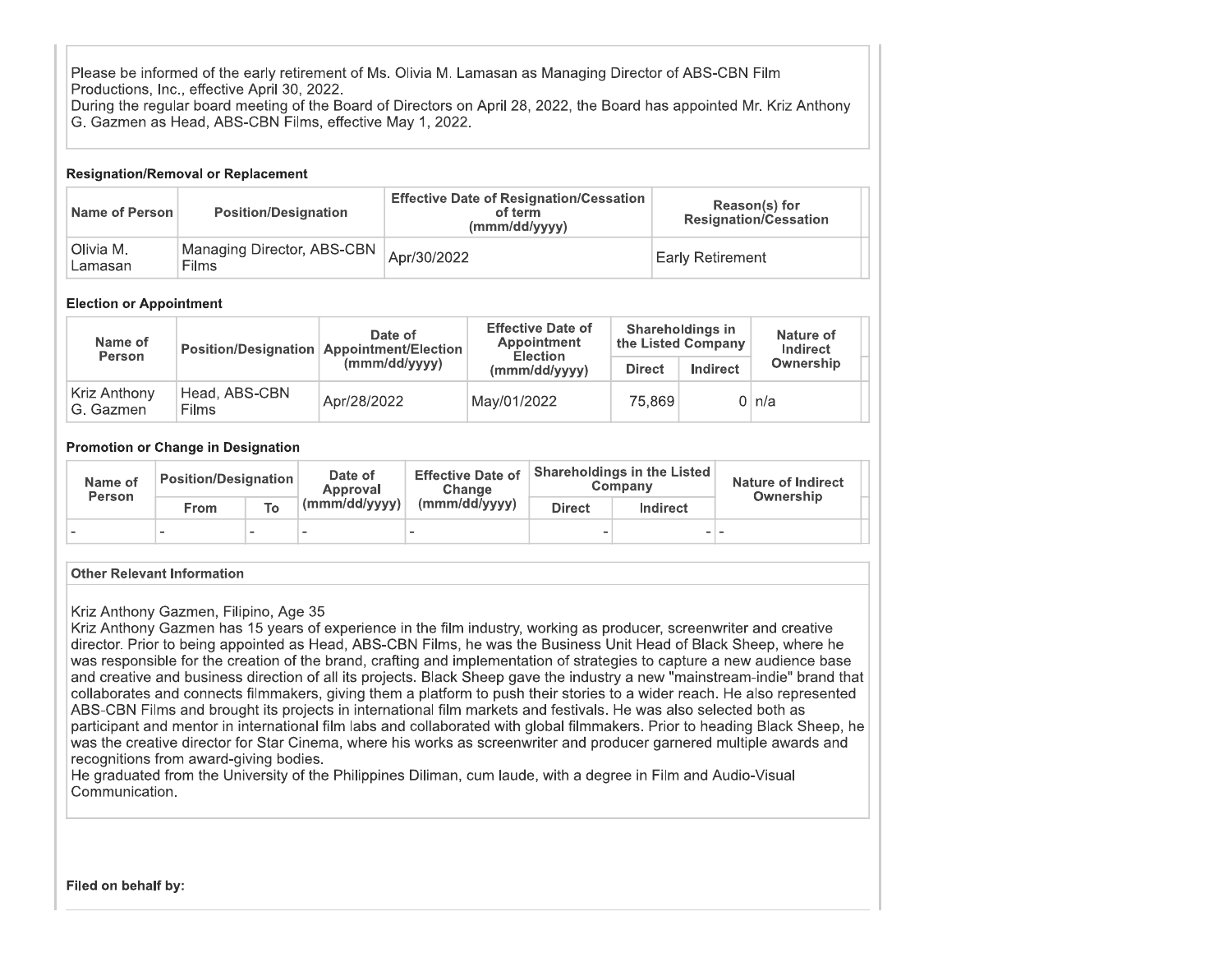| <b>Name</b>         | Raymund Martin Miranda                                 |
|---------------------|--------------------------------------------------------|
| <b>∣Designation</b> | Chief Strategy Officer & Chief Risk Management Officer |
|                     |                                                        |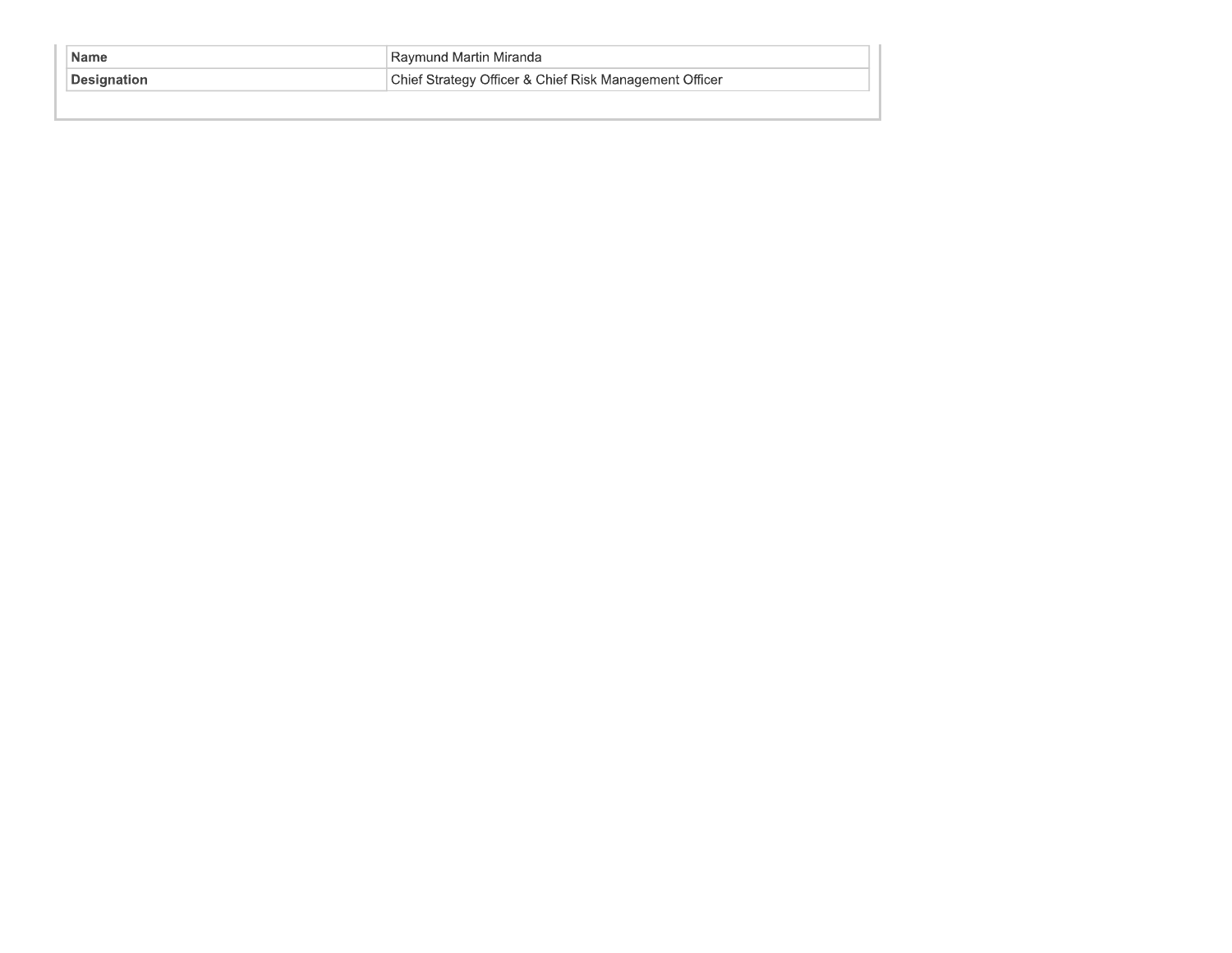# **COVER SHEET**

|                                  |                |             |                          |                    |                           |                           |             |              |              |              |                    |              |              |                           |             |              |              |                                                   |              |   |              |   |                           |                 |   |           |           |   | $\mathbf{1}$                   | 8                                      | $\pmb{0}$                                            | $\overline{\mathbf{3}}$ |
|----------------------------------|----------------|-------------|--------------------------|--------------------|---------------------------|---------------------------|-------------|--------------|--------------|--------------|--------------------|--------------|--------------|---------------------------|-------------|--------------|--------------|---------------------------------------------------|--------------|---|--------------|---|---------------------------|-----------------|---|-----------|-----------|---|--------------------------------|----------------------------------------|------------------------------------------------------|-------------------------|
|                                  |                |             |                          |                    |                           |                           |             |              |              |              |                    |              |              |                           |             |              |              |                                                   |              |   |              |   |                           |                 |   |           |           |   | <b>SEC Registration Number</b> |                                        |                                                      |                         |
| А                                | B              | S           | $\overline{\phantom{a}}$ | $\mathsf{C}$       | B                         | ${\sf N}$                 |             | $\mathsf{C}$ | $\mathbf 0$  | $\mathbf R$  | P                  | $\mathbf{o}$ | $\mathbf R$  | $\boldsymbol{\mathsf{A}}$ | $\mathbf T$ | $\mathbf{I}$ | $\mathbf{o}$ | N                                                 |              |   |              |   |                           |                 |   |           |           |   |                                |                                        |                                                      |                         |
|                                  |                |             |                          |                    |                           |                           |             |              |              |              |                    |              |              |                           |             |              |              |                                                   |              |   |              |   |                           |                 |   |           |           |   |                                |                                        |                                                      |                         |
|                                  |                |             |                          |                    |                           |                           |             |              |              |              |                    |              |              |                           |             |              |              |                                                   |              |   |              |   |                           |                 |   |           |           |   |                                |                                        |                                                      |                         |
|                                  |                |             |                          |                    |                           |                           |             |              |              |              |                    |              |              |                           |             |              |              |                                                   |              |   |              |   |                           |                 |   |           |           |   |                                |                                        |                                                      |                         |
| (Company's Full Name)            |                |             |                          |                    |                           |                           |             |              |              |              |                    |              |              |                           |             |              |              |                                                   |              |   |              |   |                           |                 |   |           |           |   |                                |                                        |                                                      |                         |
| А                                | B              | $\mathsf S$ | $\blacksquare$           | $\mathsf{C}$       | $\, {\bf B} \,$           | $\mathsf N$               |             | B            | ${\bf R}$    | $\mathbf{o}$ | $\pmb{\mathsf{A}}$ | D            | $\mathsf{C}$ | $\mathbf{A}$              | $\mathsf S$ | $\mathsf T$  | J.           | N                                                 | G            |   | $\mathsf{C}$ | E | $\boldsymbol{\mathsf{N}}$ | T               | E | ${\bf R}$ |           |   |                                |                                        |                                                      |                         |
| S                                | G              | Τ           | $\bullet$                |                    | E                         | S                         | G           | U            | Е            | R            | $\mathbf R$        | A            |              | Α                         | v           | Е            |              |                                                   | C            | O | $\mathbf R$  | N | E                         | ${\bf R}$       |   |           |           |   |                                |                                        |                                                      |                         |
| M                                | O              | $\bullet$   |                          | Т.                 | G                         | N                         | A           | C            | $\mathbf{I}$ | A            |                    | S            | T            | $\bullet$                 |             | D            | $\mathbf{I}$ | L                                                 | $\mathbf{I}$ | M | A            | N |                           |                 |   |           |           |   |                                |                                        |                                                      |                         |
| Q                                | U              | E           | Z                        | $\mathbf 0$        | $\boldsymbol{\mathsf{N}}$ |                           | $\mathbf c$ | $\mathbf{I}$ | $\mathbf T$  | Υ            |                    |              |              |                           |             |              |              |                                                   |              |   |              |   |                           |                 |   |           |           |   |                                |                                        |                                                      |                         |
|                                  |                |             |                          |                    |                           |                           |             |              |              |              |                    |              |              |                           |             |              |              | (Business Address: No. Street City/Town/Province) |              |   |              |   |                           |                 |   |           |           |   |                                |                                        |                                                      |                         |
|                                  |                |             |                          |                    |                           | Raymund Martin T. Miranda |             |              |              |              |                    |              |              |                           |             |              |              |                                                   |              |   |              |   |                           |                 |   |           | 3415-2272 |   |                                |                                        |                                                      |                         |
|                                  |                |             |                          |                    |                           | (Contact Person)          |             |              |              |              |                    |              |              |                           |             |              |              |                                                   |              |   |              |   |                           |                 |   |           |           |   |                                | (Company Telephone Number)             |                                                      |                         |
| 1                                | $\overline{2}$ |             | $\mathbf{3}$             | $\mathbf{1}$       |                           |                           |             |              |              |              |                    |              |              |                           |             |              |              |                                                   |              |   |              |   |                           |                 |   |           |           | 0 | $6\phantom{a}$                 |                                        | $\mathbf{2}$                                         | $\overline{\mathbf{5}}$ |
| <b>Month</b>                     | (Fiscal Year)  |             |                          | Day                |                           |                           |             |              |              |              |                    |              |              |                           |             | (Form Type)  |              |                                                   |              |   |              |   |                           |                 |   |           |           |   | <b>Month</b>                   |                                        | (Annual Meeting)                                     | Day                     |
|                                  |                |             |                          |                    |                           |                           |             |              |              |              |                    |              |              |                           |             |              |              |                                                   |              |   |              |   |                           |                 |   |           |           |   |                                |                                        |                                                      |                         |
|                                  |                |             |                          |                    |                           |                           |             |              |              |              |                    |              |              |                           |             |              |              | (Secondary License Type, If Applicable)           |              |   |              |   |                           |                 |   |           |           |   |                                |                                        |                                                      |                         |
|                                  |                |             |                          |                    |                           |                           |             |              |              |              |                    |              |              |                           |             |              |              |                                                   |              |   |              |   |                           |                 |   |           |           |   |                                |                                        |                                                      |                         |
| Dept. Requiring this Doc.        |                |             |                          |                    |                           |                           |             |              |              |              |                    |              |              |                           |             |              |              |                                                   |              |   |              |   |                           |                 |   |           |           |   |                                | <b>Amended Articles Number/Section</b> |                                                      |                         |
|                                  |                |             |                          |                    |                           |                           |             |              |              |              |                    |              |              |                           |             |              |              |                                                   |              |   |              |   |                           |                 |   |           |           |   |                                | <b>Total Amount of Borrowings</b>      |                                                      |                         |
|                                  |                |             |                          |                    |                           |                           |             |              |              |              |                    |              |              |                           |             |              |              |                                                   |              |   |              |   |                           |                 |   |           |           |   |                                |                                        |                                                      |                         |
| <b>Total No. of Stockholders</b> |                |             |                          |                    |                           |                           |             |              |              |              |                    |              |              |                           |             |              |              |                                                   |              |   |              |   |                           | <b>Domestic</b> |   |           |           |   |                                | Foreign                                |                                                      |                         |
|                                  |                |             |                          |                    |                           |                           |             |              |              |              |                    |              |              |                           |             |              |              | To be accomplished by SEC Personnel concerned     |              |   |              |   |                           |                 |   |           |           |   |                                |                                        |                                                      |                         |
|                                  |                |             |                          |                    |                           |                           |             |              |              |              |                    |              |              |                           |             |              |              |                                                   |              |   |              |   |                           |                 |   |           |           |   |                                |                                        |                                                      |                         |
|                                  |                |             |                          | <b>File Number</b> |                           |                           |             |              |              |              |                    |              |              |                           |             | LCU          |              |                                                   |              |   |              |   |                           |                 |   |           |           |   |                                |                                        |                                                      |                         |
|                                  |                |             |                          |                    |                           |                           |             |              |              |              |                    |              |              |                           |             |              |              |                                                   |              |   |              |   |                           |                 |   |           |           |   |                                |                                        |                                                      |                         |
|                                  |                |             |                          | <b>Document ID</b> |                           |                           |             |              |              |              |                    |              |              |                           |             | Cashier      |              |                                                   |              |   |              |   |                           |                 |   |           |           |   |                                |                                        |                                                      |                         |
|                                  |                |             |                          |                    |                           |                           |             |              |              |              |                    |              |              |                           |             |              |              |                                                   |              |   |              |   |                           |                 |   |           |           |   |                                |                                        |                                                      |                         |
|                                  |                |             |                          | <b>STAMPS</b>      |                           |                           |             |              |              |              |                    |              |              |                           |             |              |              |                                                   |              |   |              |   |                           |                 |   |           |           |   |                                |                                        | Remarks: Please use BLACK ink for scanning purposes. |                         |
|                                  |                |             |                          |                    |                           |                           |             |              |              |              |                    |              |              |                           |             |              |              |                                                   |              |   |              |   |                           |                 |   |           |           |   |                                |                                        |                                                      |                         |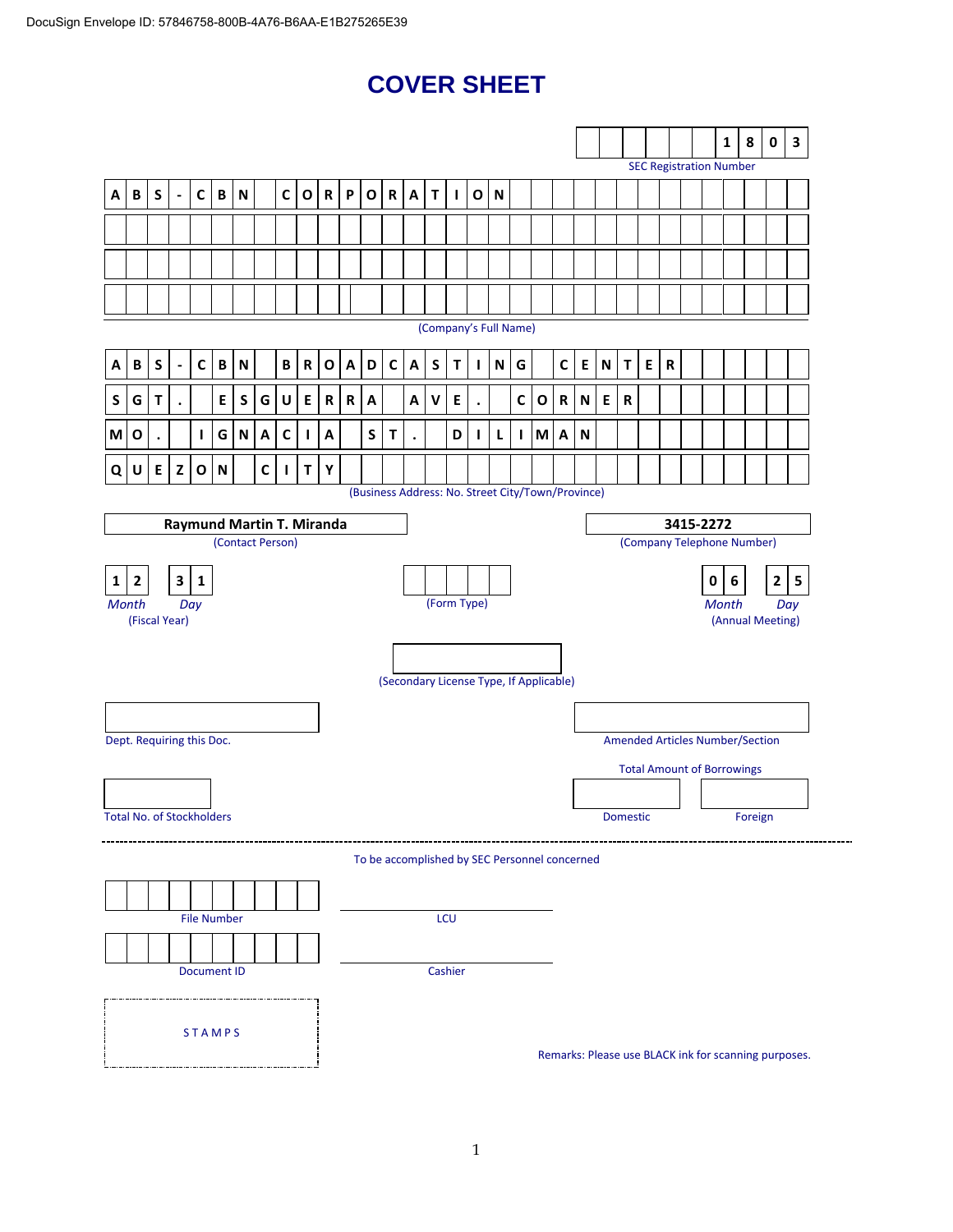#### **SECURITIES AND EXCHANGE COMMISSION**

#### **SEC FORM 17-C**

### **CURRENT REPORT UNDER SECTION 17 OF THE SECURITIES REGULATION CODE AND SRC RULE 17.2(c) THEREUNDER**

1. **April 28, 2022** Date of Report (Date of earliest event reported)

- 2. SEC Identification Number **1803** 3. BIR Tax Identification No. **000-406-761-000**
- 4. **ABS-CBN CORPORATION** Exact name of issuer as specified in its charter
- 5. **Metro Manila** 6. (SEC Use Only) Province, country or other jurisdiction of incorporation

Industry Classification Code:

| 7. ABS-CBN Broadcast Center, Sgt. Esguerra Ave. cor. Mother Ignacia |             |
|---------------------------------------------------------------------|-------------|
| St. Quezon City, Philippines                                        | 1103        |
| Address of principal office                                         | Postal Code |

- 8. **(632)34152272** Issuer's telephone number, including area code
- 9. **Not Applicable** Former name or former address, if changed since last report
- 10. Securities registered pursuant to Sections 8 and 12 of the SRC or Sections 4 and 8 of the RSA

| Title of Each Class | Number of Shares of Common Stock           |
|---------------------|--------------------------------------------|
|                     | Outstanding and Amount of Debt Outstanding |

**Common Shares 902,958,848**

11. Indicate the item numbers reported herein:

#### **Item No. 9**

**Early Retirement of Olivia M. Lamasan as Managing Director, ABS-CBN Film Productions, Inc. Appointment of Mr. Kriz Anthony G. Gazmen as Head, ABS-CBN Films.**

Please be informed of the early retirement of Ms. Olivia M. Lamasan as Managing Director of ABS-CBN Film Productions, Inc., effective April 30, 2022.

During the regular board meeting of the Board of Directors on April 28, 2022, the Board has appointed Mr. Kriz Anthony G. Gazmen as Head, ABS-CBN Films, effective May 1, 2022.

Kriz Anthony Gazmen, Filipino, Age 35